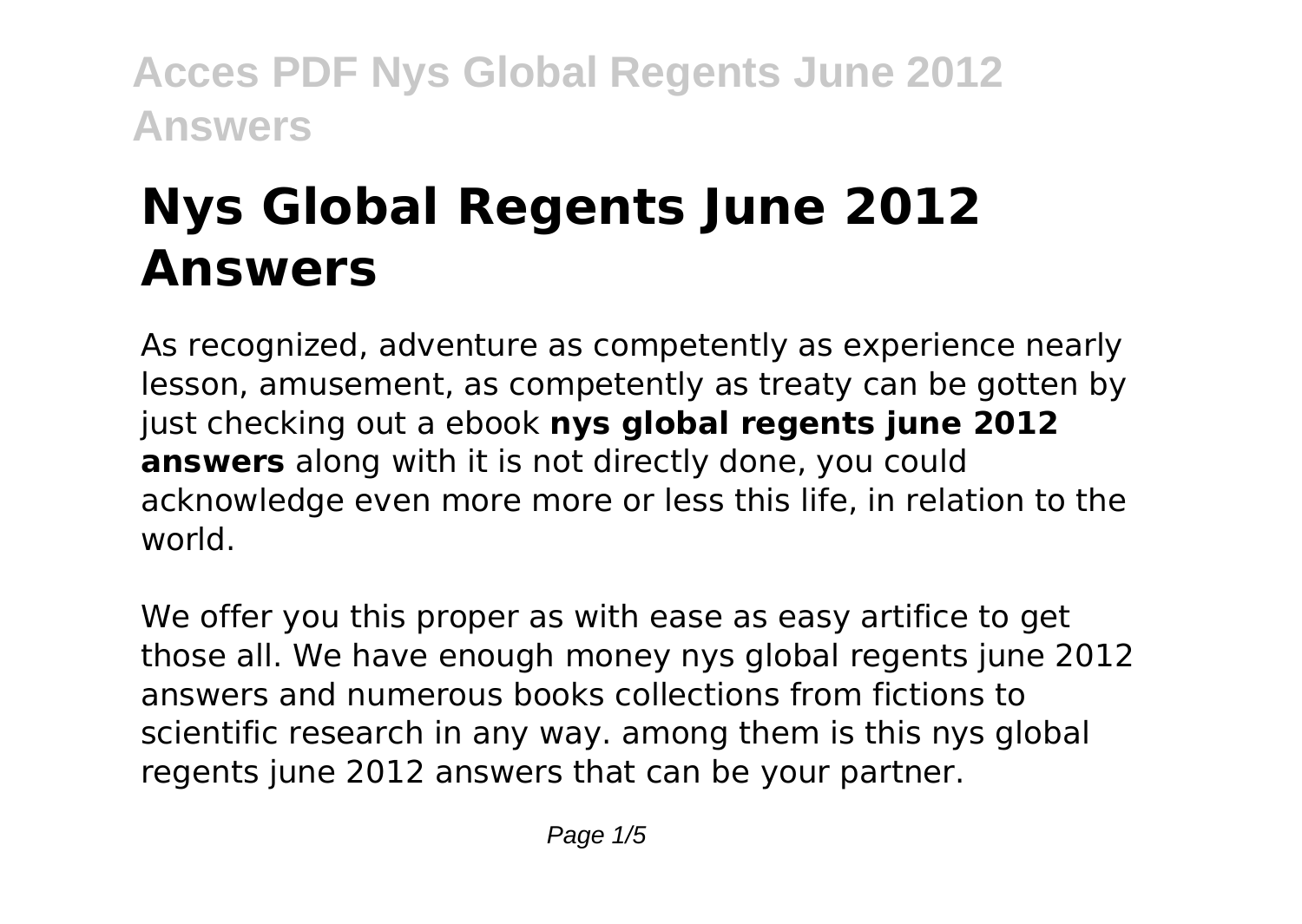At eReaderIQ all the free Kindle books are updated hourly, meaning you won't have to miss out on any of the limited-time offers. In fact, you can even get notified when new books from Amazon are added.

### **Nys Global Regents June 2012**

OU President Joseph Harroz presented plans to create a polytechnic institute — a higher education undergraduate and graduate school specializing in applied engineering and technology — at OU-Tulsa, an ...

### **OU Board of Regents present plans to create polytechnic institute, approve housing rate increases**

The Hall of Famer and eight-time All-Star had worked for the league as a global ambassador ... set to take place in London from June 9 to 11, coincides with the PGA Tour's RBC Canadian Open ... Page 2/5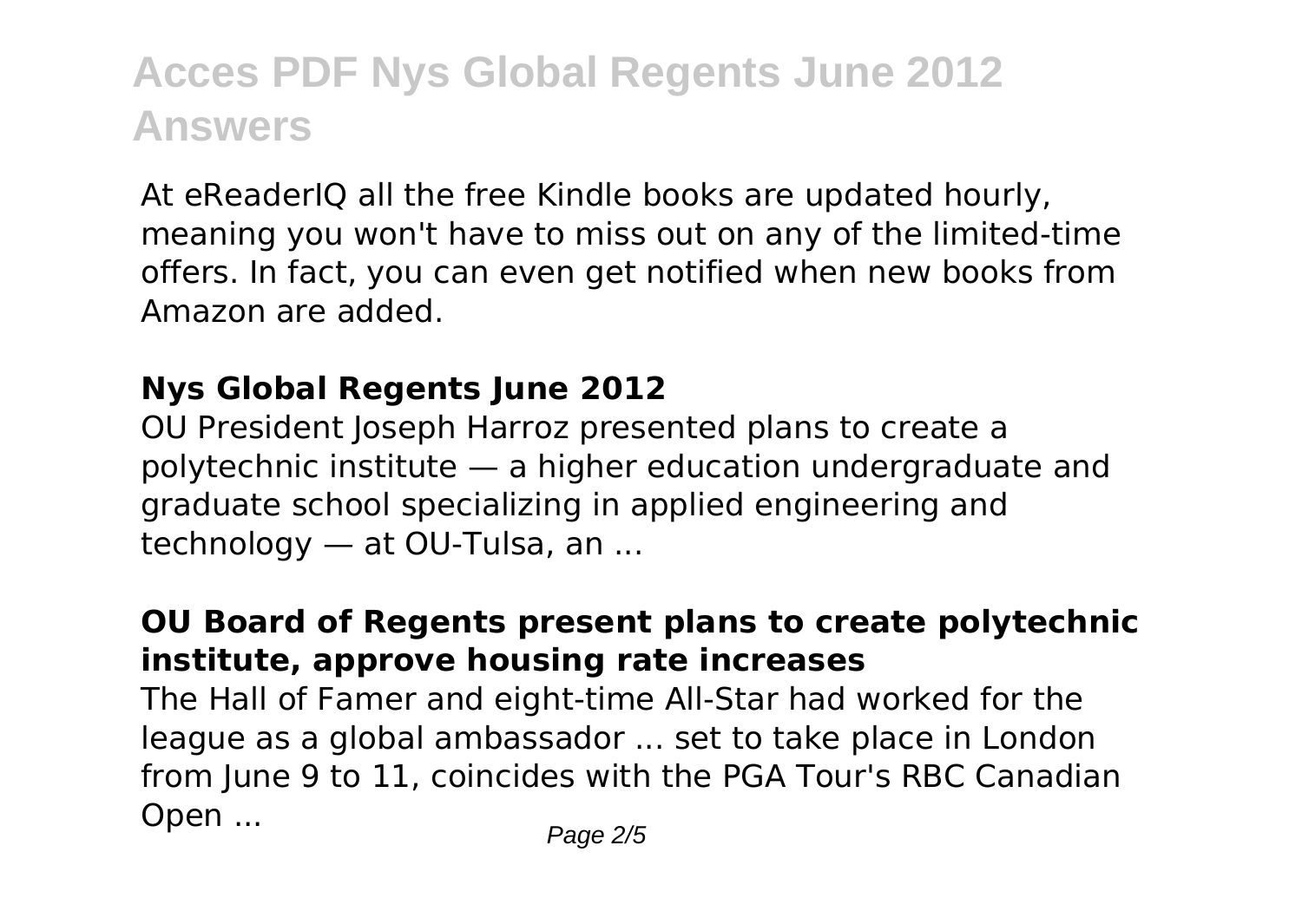### **Sports News**

WHY: Rosen Law Firm, a global investor rights law firm, announces the filing of a class action lawsuit on behalf of purchasers of the securities of Natera, Inc. (NASDAQ: NTRA) between February 26, ...

## **ROSEN, GLOBAL INVESTOR COUNSEL, Encourages Natera, Inc. Investors to Secure Counsel Before Important Deadline in Securities Class Action – NTRA**

Timothy Sheader's critically acclaimed production of Porgy and Bess which ends its strictly limited run at Regents Park Open ... by Arthur Miller (15 May - 7 June 2014). Digital Theatre has ...

#### **Timothy Sheader**

The Baylor Black Alumni Alliance commends President Linda A. Livingstone, Ph.D. and Baylor University Regents for the